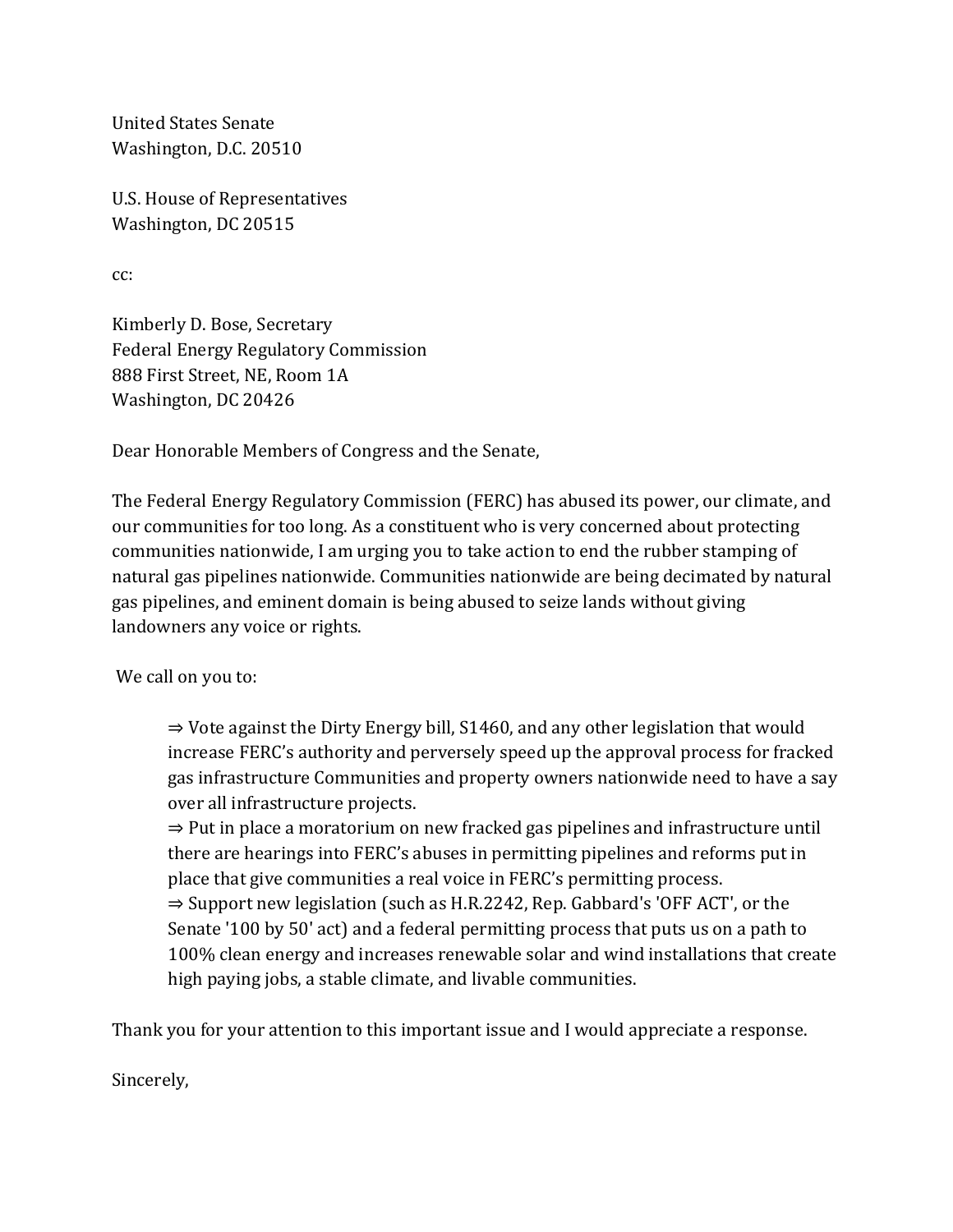Maya K. van Rossum, the Delaware Riverkeeper, Bristol, PA Benita Campbell, Burgettstown, PA Dena Hanold, Boulder, CO Linda Heindel, Easton, PA Laurel Gress, Wadsworth, OH Natalie Pien, Leesburg, VA Dr. Cliff, Cockerham, Nashville, TN Robert Depew, Doylestown, PA Jordan Dale, Nanuet, NY Norman Fisher, Teaneck, NJ Priya Patel, Short Hills, NJ William Haskins, South Orange, NJ Kelly Canavan, Accokeek, MD Ellen Taylor, Albany, NY Jonathan Boyne, Honolulu, HI Kimberly Williams, Norfolk, VA Karry Muzzey, Arlington, MA ClaudeGuillemard, Timonium, MD Kevin Rauch, Park Ridge, IL Helen Schietinger, Washington, DC Jill McManus, NY, NY Clivonne Corbett, Roseburg, OR Susan Heath, Albany , OR Linda Reik, Livingston Manor, NY William Baker, Albuquerque, NM Betty Gelinas, Fitchburg, MA Elizabeth Gifford, Watertown, MA Rebecca Canright, Asbury, NJ Amy Hansen, Asbury, NJ Mark Canright, Asbury, NJ Ann Nau, Myersville, MD William Limpert, Smithsburg, MD Lynn Limpert, Smithsburg, MD Joan Kager, Stockton, NJ Jacalyn Dinhofer, NY, NY Marion M. Kyde, Ottsville, PA Carol Jagiello, Bloomingdale, NJ Linda Deboer, Mill Rift, PA Andrea Saunders, Bethlehem, PA Chris Peditto, New York, NY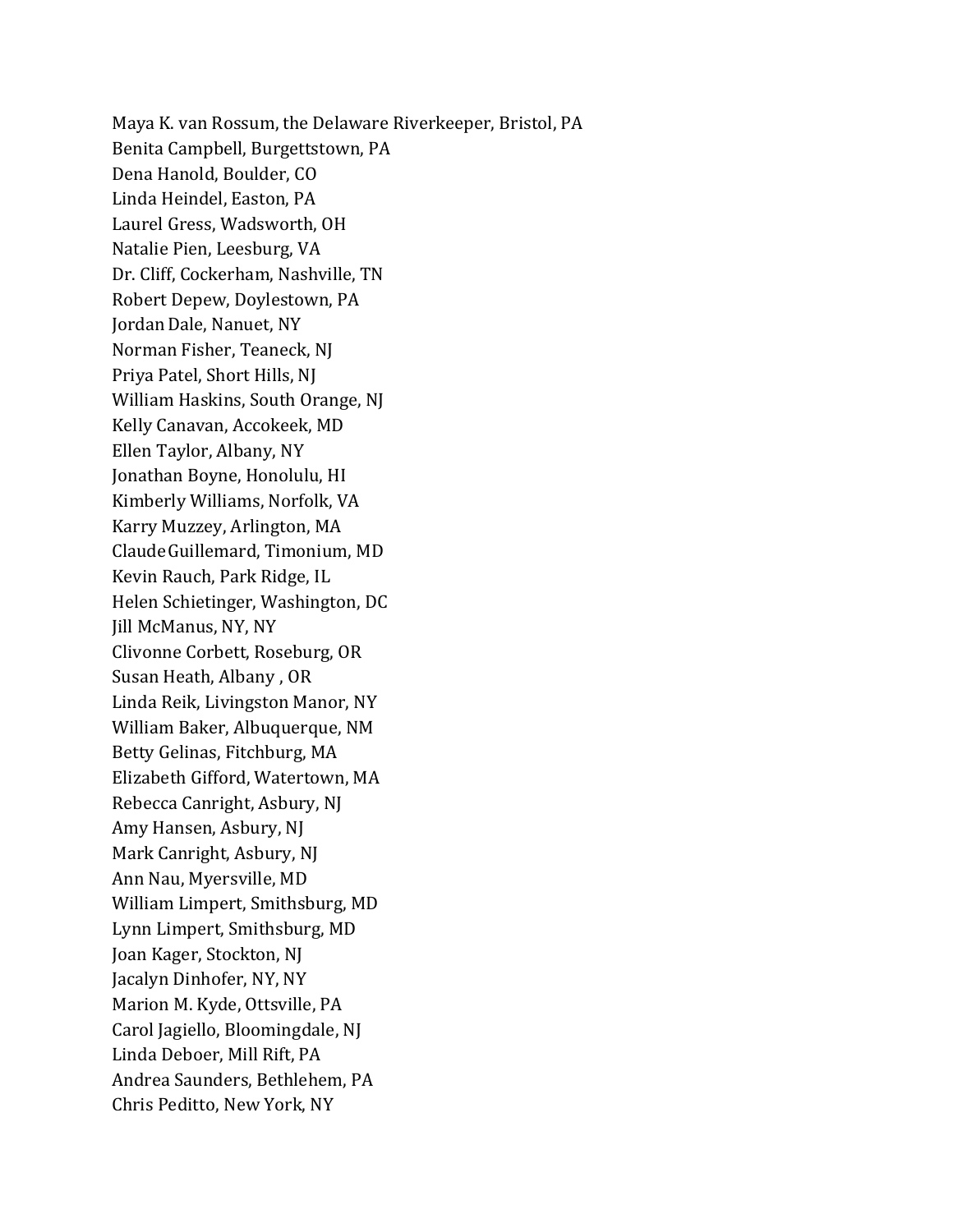Robert Rader, Milford, NJ Courtenay Willcox, Wayne, PA N. Dumser, Northport, NY Gerson Lesser, MD, Bronx, NY Stephen DiLauo, New York, NY Debbie Peters, JD, Bronx, NY Bryn Hammarstrom, Middlebury Center, PA Wanda Crain, Sidney, NY Martha Girolami, Apex, NC Michael McQuown, Philadelphia, PA Robert D. Missimer Jr., Malvern, PA Amy Harlib, New York, NY Mary O'Malley, Washington, NJ Richard Stoy, Philadelphia, PA Jeffrey Shuben, Philadelphia, PA Nancy Brothers, Callicoon Center, NY Catherine Smith, Media, PA Robert Moore, Yardley, PA Richard Metz, Erdenheim, PA Rebecca Berlant, Brooklyn, NY John Gorman, Mt. Bethel, PA Michael Jacewicz, Plains, PA Bonnie Stoeckl, Pequea, PA Phyllis Jacewicz, Plains, PA Karen Jastremski, Plains, PA Beverly Foster, Wayne, PA Michael Lombardi, Levittown, PA Eric Spray, Mountain Lakes, NJ Gina Megay, Mantua, NJ Karen Maleski, Perkasie, PA Susan Shaak, Reading, PA Thora Faigle, Lambertville, NJ Christine Barreiro, Point Pleasant Beach, NJ John Barreiro, Point Pleasant Beach, NJ Robert Gardella, Ridgewood, NJ Sierra Shafer, West Milford, NJ Erica Hart, Hankins, NY Meg Sleeper, Frenchtown, NJ Elizabeth Shober, Lafayette Hill, PA Dean Escue, Holland Township, NJ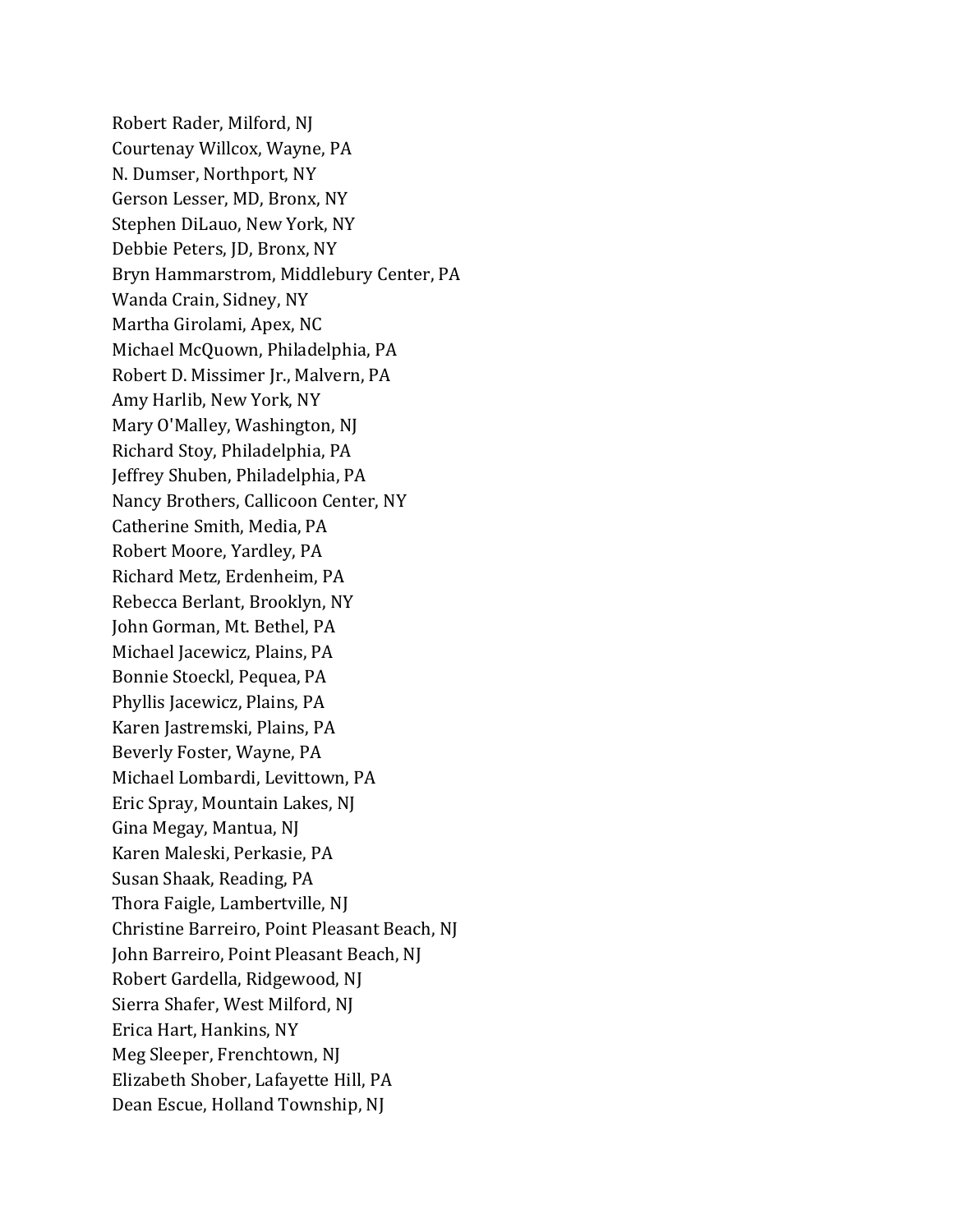John Pasqua, Escondido, CA Kathie E. Takush, Reading, PA Lea Staninski, Eagleville, PA Ronald Gulla, Canonsburg, PA Marilyn Cohen, Upper Montclair, NJ Hednry Berkowitz, Sabinsville, PA Elke Passarge, Colonia, NJ Marvin Feil, Newton, NJ Beverly Solomon, Haddonfield, NJ Kelley Scanlon, Syracuse, NY Theresa Mohr Shanley, Mt. Bethel, PA Sheila Kolodny, New York, NY Dorian Fulvio, NY, NY John Doherty, Lancaster, PA Harriet Grose, Morristown, NJ William Kellner, Lehighton, PA James Coffey, Green Lane, PA Lionel Ruberg, Newtown, PA Thomas Koven, Hampton, NJ Mary McMahon, Philadelphia, PA Loretta Larkin, Jersey City, NJ Adam Wall, Montague, NJ Joann Eckstut, Glen Ridge, NJ David Kagan, Jersey Shore, PA Leslie Stevens, Liberty Corner, NJ Lorenz Steininger, Stafford, VA Patricia Swanton, Waldwick, NJ Theodore H. Johnson III, Lambertville, NJ Raymond Dandrea, West Chester, PA Louise McClure, Princeton, NJ Nichole Diamond, Parsippany, NJ Steve Porter, Grahamsville, NY JM Lavassaur, Ardmore, PA Mark Harris, Horsham, PA Patricia Guthrie, Chalfont, PA Lewis Larason, Chalfont, PA Anne Jackson, Morgantown, PA Crystal Abel, Glenside, PA Michele Egloff-Grossman, Wall, NJ Susan McGrath, Stockton, NJ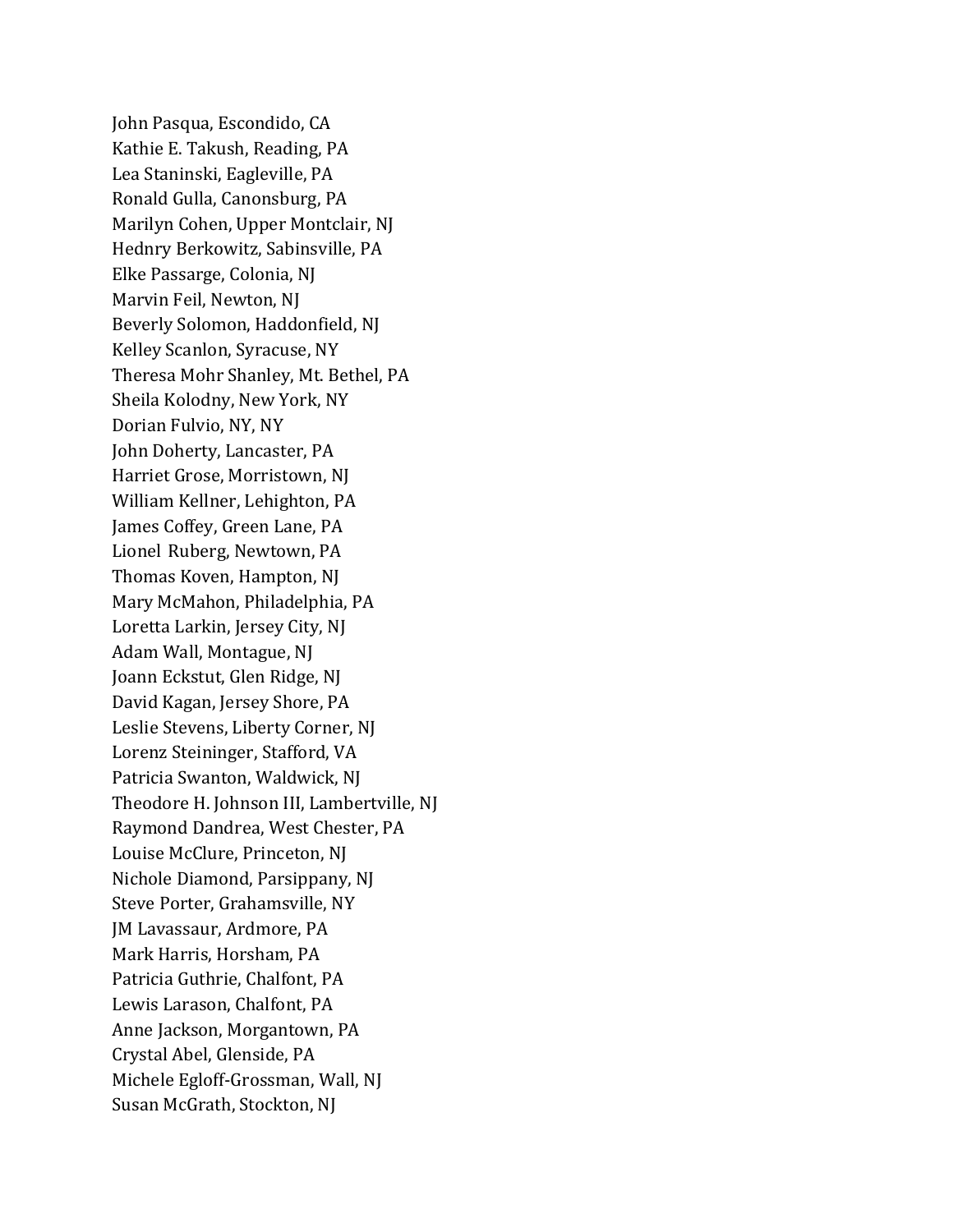Aileen McEvoy, Waverly, NY Patricia Rossi, Levittown, PA Jody Williams, Stockton, NJ Aleta Florio, Hawley, PA Wendy Greenspun, New York, NY Sarah Katzenbach, Hopewell, NJ Theresa Scott, Urbana, IL Jessica Gollette, King of Prussia, PA Tom Harris, Burlington, NJ Heather Nelson, Douglassville, PA Walter Goodman, Malvern, PA Cathy Snyder, Ottsville, PA Peggy Miros, Malvern, PA Carolyn De Jonge, Willow Grove, PA Elena Skolnick, Glen Spey, NY Mary Anne Borge, Lambertville, NJ Andrea Zinn, Brooklyn, NY Walter Podpora, Milford, NJ Laura Cosentino, Towson, MD Jeffrey Moore, Callicoon, NY Jill Arbuckle, Little Falls, NJ James Rapp, Jackson, NJ Janice Rapp, Jackson, NJ Kim Sellon, New Providence, NJ Robert Janusko, Bethlehem, PA Lloyd Goodman, Radnor, PA Kate Sherwood, Long Beach, NY Barbara Vanhorn, Duncannon, PA Jenny Lisak, Punxsutawney, PA Denise Lytle, Fords, NJ Jon Wood, La Valle, WI Ronni Rose, Princeton, NJ Kathleen O'Donnell, Philadelphia, PA Vanessa Carlson, Centerville, SD Lori Spangler, Churchville, PA Noreen Mccarthy, Pottstown, PA Donna Yavorsky, Warren, NJ Elizabeth Seltzer, Media, PA Frank Puzzo, Little Ferry, NJ Margaret Sleeper, Morriston, FL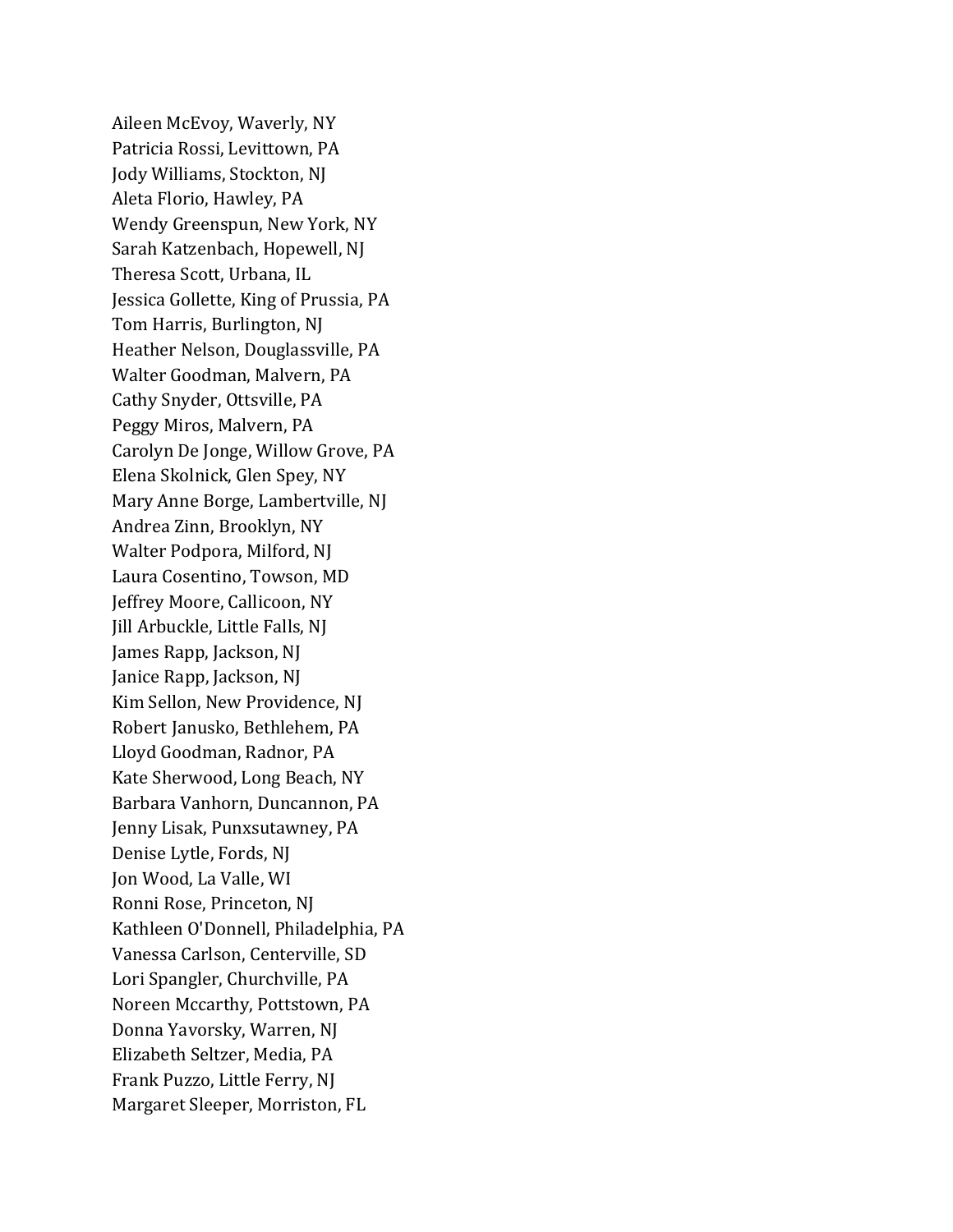Elizabeth Bodri, Huntingdon Valley, PA Marie Curtis, Oakhurst, NJ Evelyn Haas, Philadelphia, PA. Shane Worth, Washington, DC Stephen Gehm, Chicago, IL Aaron Fumarola, Homer, NY David Miller, Newton, NJ David Hall, Lawrenceville, NJ Donald Chu, Laurel, MD Joan Abruzzo, Bayside, NY B. Soltis, Downingtown, PA Michele Lynham, Philadelphia, PA Kristin Lauersen, Stockton, NJ Diane Smith, New Hope, PA Thomas & Patricia Wllis, Warminster, PA Irene Leech, Elliston, VA Peter Drobny, Corning, NY Ruth Bowers, Stockton, NJ David Bly, Ithaca, NY Doug Couchon, Elmira, NY Robyn Kochan, Dallas, PA Walter Kochan, Dallas, PA Nancy Laplaca, Durham, NC Ellen Cantarow, New York City, NY Ann Rader, Newport, VA Donna Pitt, Newport, VA Heather Bernhardt, New Britain, PA Gail Musante, Deposit, NY Rebel Huffman, Newport, VA Loretta Lemay, Newport, VA Tom Hoffman, Pearisburg, VA Elizabeth Williams, Easton, MD Anita Brandariz, NYC, NY Tari Pantaleo, Plainsboro, NJ Sam Thompson, Stockton, NJ Dorothy Cassimatis, Hillsborough, NJ Joan Farber, New York, NY Faith Zerbe, Drexel Hill, PA Clifford Phillips, Northfield, MA Gokhan Seker, Drexel Hill, PA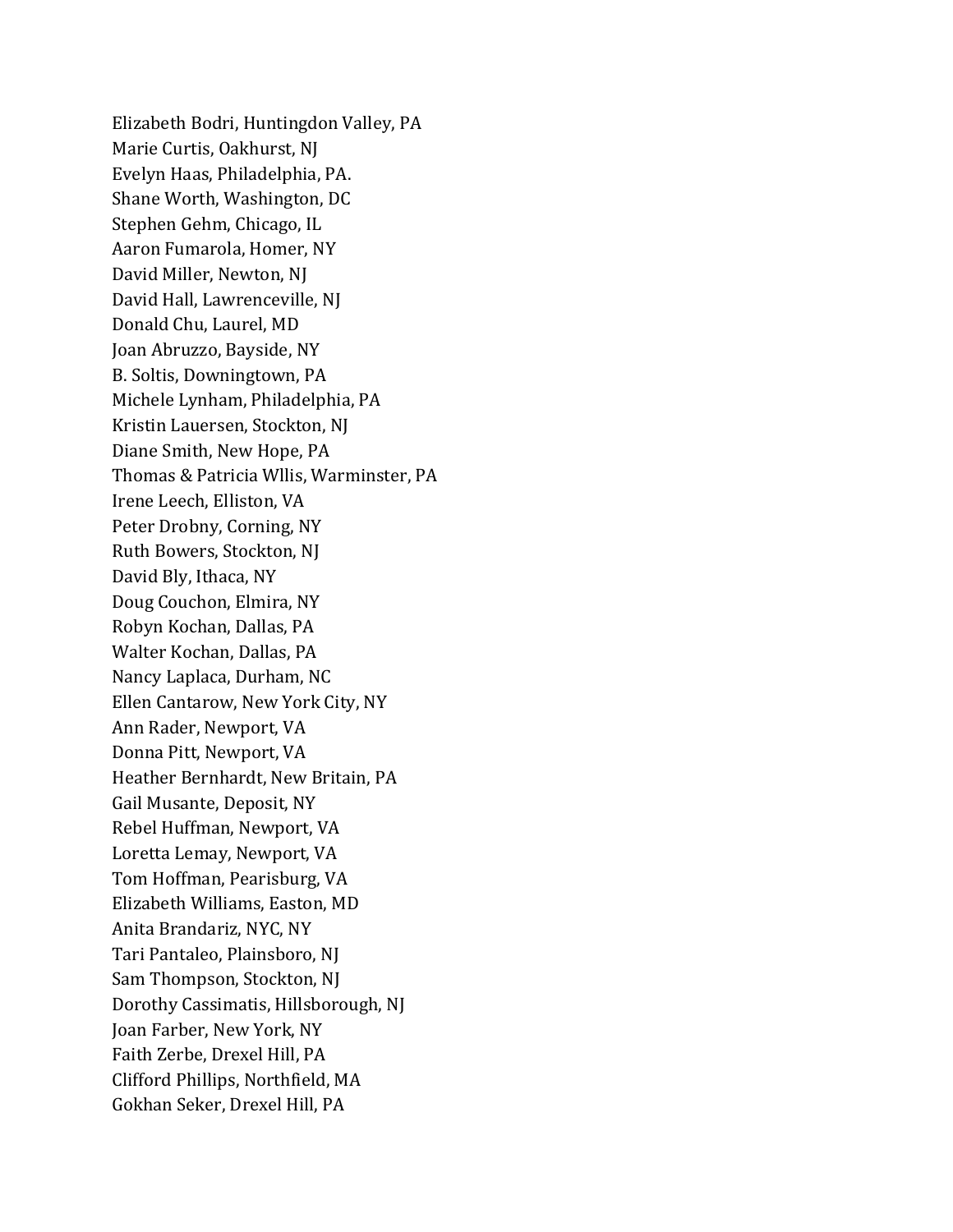Ann F. Rhoads, Doylestown, PA Nicholas Lenchner, Santa Rosa, CA Audrey Braam, Morrisville, PA Patricia Flansburg, Mill Rift, PA Steven Picerno, Trenton, NJ Than Hansen, Long Island City, NY Nicholas Lutwyche, Landenberg, PA Stephen Spaulding, Hollis, NH Thomas Brenner, Hollidaysburg, PA Kathryn Kennedy, Lambertville, NJ Leslie Baier, Franklin Park, NJ L Ulrich, Stockton, NJ Diane Beeny, Westfield, NJ Ward Barnes, Villanova, PA Chuck Graver, Southampton, NJ Chrisopher Davis, Skillman, NJ P. Scoville, Hewitt, NJ Veronica Farmer, Phoenixville, PA Danielle Charney, Santa Monica, CA Laurie Hart, Metuchen, NJ Lorraine Skala, Ferrum, VA Debra Orben, Springtown, PA James House, Whiting, NJ Phyllis Chambers, Pottstown, PA Francis Chambers, Pottstown, PA Sarah Caspar, Downingtown, PA Sarah Caspar, Downingtown, PA Ellen Oiler, Wilmington, DE Mary Ann Bentz, Morrisville, PA Jamez Bolton, Lovingston, VA Mo Byzz, Rock Hill, NY Jeanne Berlin, Coatesville, PA Ron Byzz, Blooming Grove, NY Paul Riley, Sparta Township, NJ Mark Schmerling, Saluda, NC Daniel Taylor, Nyc, NY Karen Albretsen, Milltown, NJ Lynn Williams, Newport, VA David Laverne, Dickson City, PA Beth Schultz, Hamilton, NJ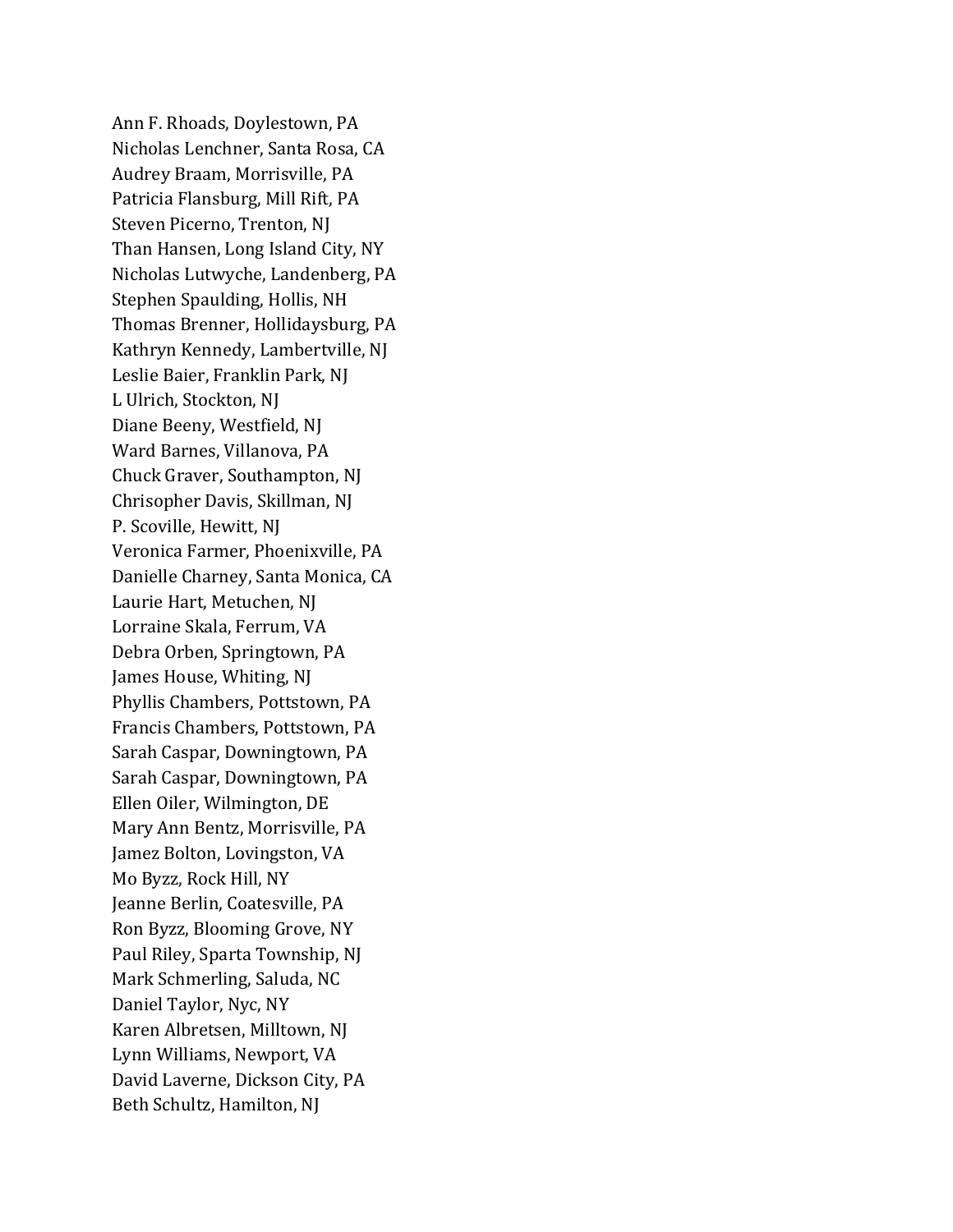Carl Schultz, Hamilton, NJ Diane Geary, Eastampton, NJ Denise Elliott, Lewisburg, WV William Montgomery, Pottstown, PA Arthur Satter, Beach Lake, PA Suzuki Cady, Fairfax, CA Sherry McNeil, Butler, PA Carol Karwowski, Levittown, PA Paul Hagedorn, Philadelphia, PA Jerry Ravnitzky, Mahopac, NY Michelle Roemer Schoen, Doylestown, PA Jason Fisher, Springfield, PA Patricia Coleman, Titusville, NJ Doris Thurber, Teaneck, NJ Patti Packer, Scotia, NY Gloria Picchetti, Chicago, IL C. Brant Switzler, Stockton, NJ Michelle Henkin, Frenchtown, NJ Janice Mackenzie, Sellersville, PA Elke Romer, Riegelsville, PA Madeleine Lee, Westfield, NJ Juliann Pinto, Philadelphia, PA Cynthia O'Donnell, Moorestown, NJ Mark and Judy Harvey, Great Ben, PA Michelle Dugan, Upper Darby, PA Susan Michaud, Harrisburg, PA Donna Haagen, Bushkill, PA Brenda Norris, Brookhaven, PA Barbara Lester, Deposit, NY Carl Oerke Jr, River Edge, NJ Gary Warner, Lambertville, NJ Anita Bevins, Newport, VA Kenneth Collins, Newton, NJ Rich McFeeters, Hamilton, NJ Katherine Harper, Wayne, PA Traceu Emrey, Titusville, NJ Cheryl Dzubak, Yardville, NJ Jaimie Field, Gladwyne, PA Patricia Libbey, Phila, PA Andrew Edkins, Pittsburgh, PA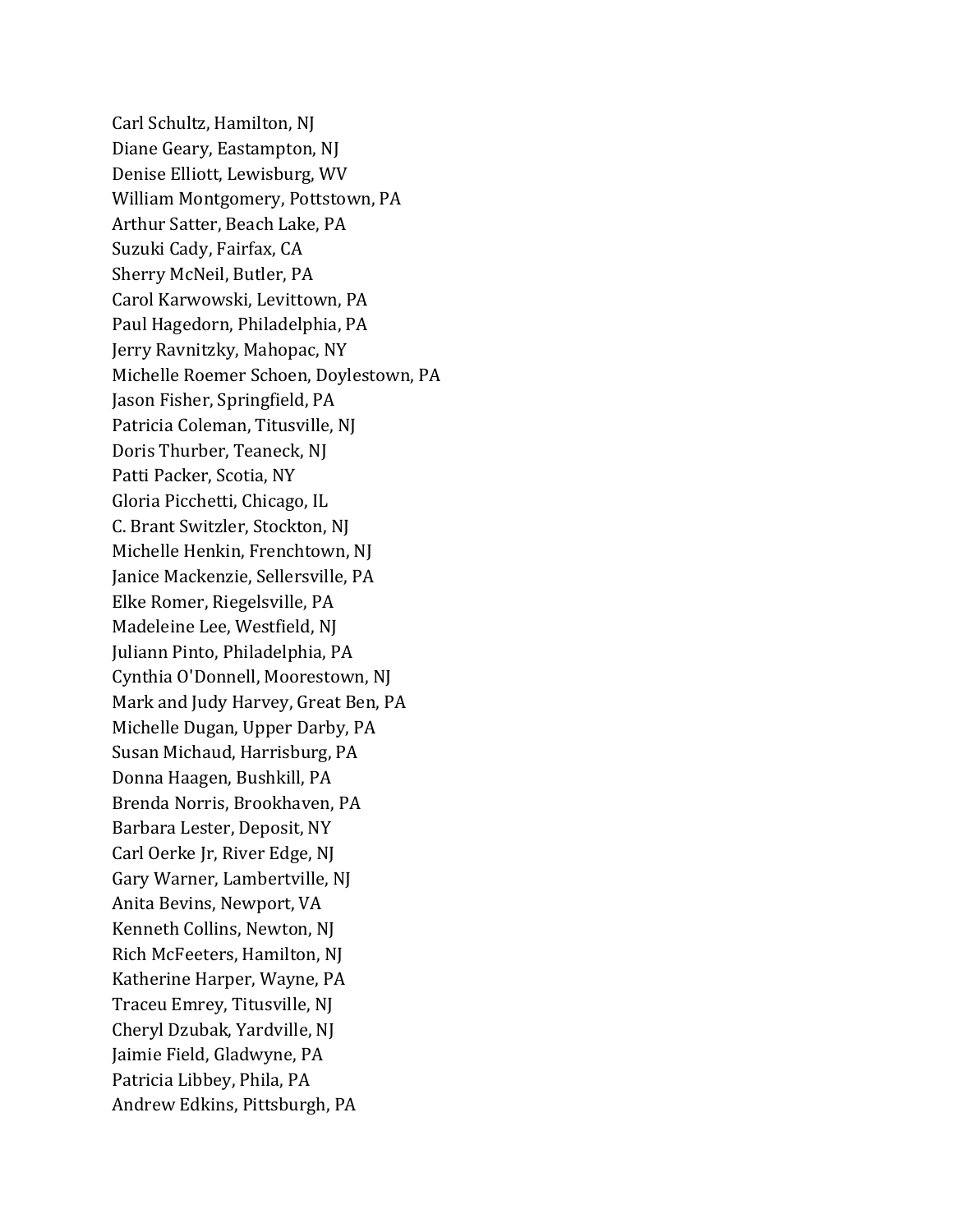Meredith Bocek, Apalachin, NY Julie Kirsh, Shrewsbury, NJ Gregory Gorman, Hamburg, NJ Etta Albright, Cresson, PA Ann Bastian, Piscataway, NJ Alice Orrichio, Milford, NJ Mary Mester, Bridgeport, PA John Orrichio, Kintnersville, PA Anthony Rizzello, Milford, NJ James Frisbee, Yardley, PA Paul Hoppel, Lehighton, PA Jeannine Laverty, Saratoga Springs, NY Andy Lynn, Pensacola Beach, Florida Arlene Spitnitz, Stockton, NJ Anthony Montapert, Ventura, CA Alexandra Manning, Downingtown, PA Jane Wuerstke, Kintnersville, PA Gregory Wuerstle, Kintnersville, PA Margaret Reif, Downingtown, PA Caroline Hughes, West Chester, PA Karen Norvig Berry, Bethlehem, PA Susan Babbitt, Philadelphia, PA Mary Hrenda, Parrish, FL Diana Mcconkey, Stockton, NJ C Hunt, Monroe, NJ Ellis Woodward, Baltimore, MD Stephanie Hicks Neunert, Easton, PA Cindy Mehallow, Newtown Square, PA Melissa Dibernardino, West Chester, PA Maude Davis, Mt Bethel, PA Barbars Droogan, West Chester, PA Linda Jones, Cornville, AZ Michael Griffin, Morgantown, PA Reguel Steinbock, Godby, Finland, Europe Michele Grossman, Wall, NJ Claire Atatlor, Stockton, NJ Sidne Baglini, Malvern, PA Helen Renqvist, Newport, VA Ann L Finneran, Hurleyville, NY Tullis Onstott, Princeton, NJ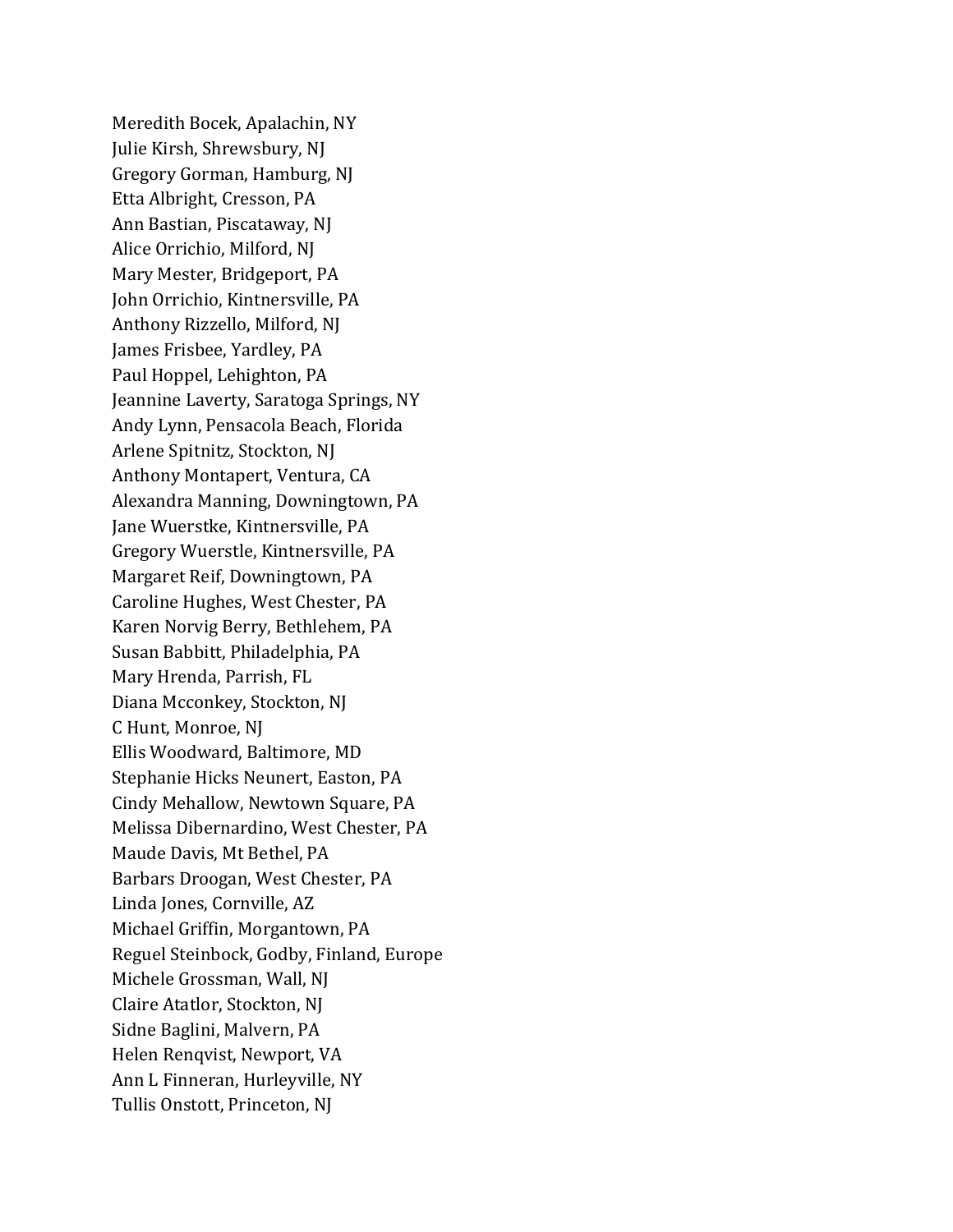Carol Dipirro, Merrimack, NH Susan Ganci, North Cape May, NJ Joseph Ganci, North Cape May, NJ Aleta Streett-Leavy, Butler, PA Valerie Tucci, Stockton, NJ William Reitsma, Lackawaxen, PA Molsie Petty, Staunton, VA Elizabeth Rosenbaum, Bryn Mawr, PA Sara Steele, Philadelphia, PA Barbara Schneider, Elverson, PA Tammy Harkness, Barto, PA Sharon and Park Furlong, Feasterville, PA David Plank, New Milford, PA Susan Foley, New Hope, PA Peter Mulshine, Phillipsburg, NJ Janice Banks, Center Barnstead, NH Eric Pavlak, Oaks, PA Alan Silberman, Douglassville, PA John Kashner, Trenton, NJ Melissa Geoghegan, Chester Springs, PA Joan Sichterman, Atlanta, GA Bob Lubonski, Mt. Laurel, NJ Mary Boyle, West Roxbury, MA Eileen Machaffie, Ocean Grove, NJ Regina Barna, Milford, NJ Lorraine Crown, Milford, NJ Mark Elman, Park Ridge, NJ Jeanne De Smedt, Scotch Plains, NJ Kathy Huffman, Moorestown, NJ Bernard Beck, Mongaup Valley, NY Don Ament, Leola, PA Geoffrey Caldwell, Stockton, NJ Fran Demillion, Kennett Square, PA Stephanie Eckert, Parsippany, NJ Thomas Eckert, Parsippany, NJ Ronald Sebastianelli, Jessup.., PA Frances Duggan, West Milford, NJ Terese Buchanan, Stockton, NJ Joseph Buchanan, Stockton, NJ Mary Louise Flory, Lawrenceville, NJ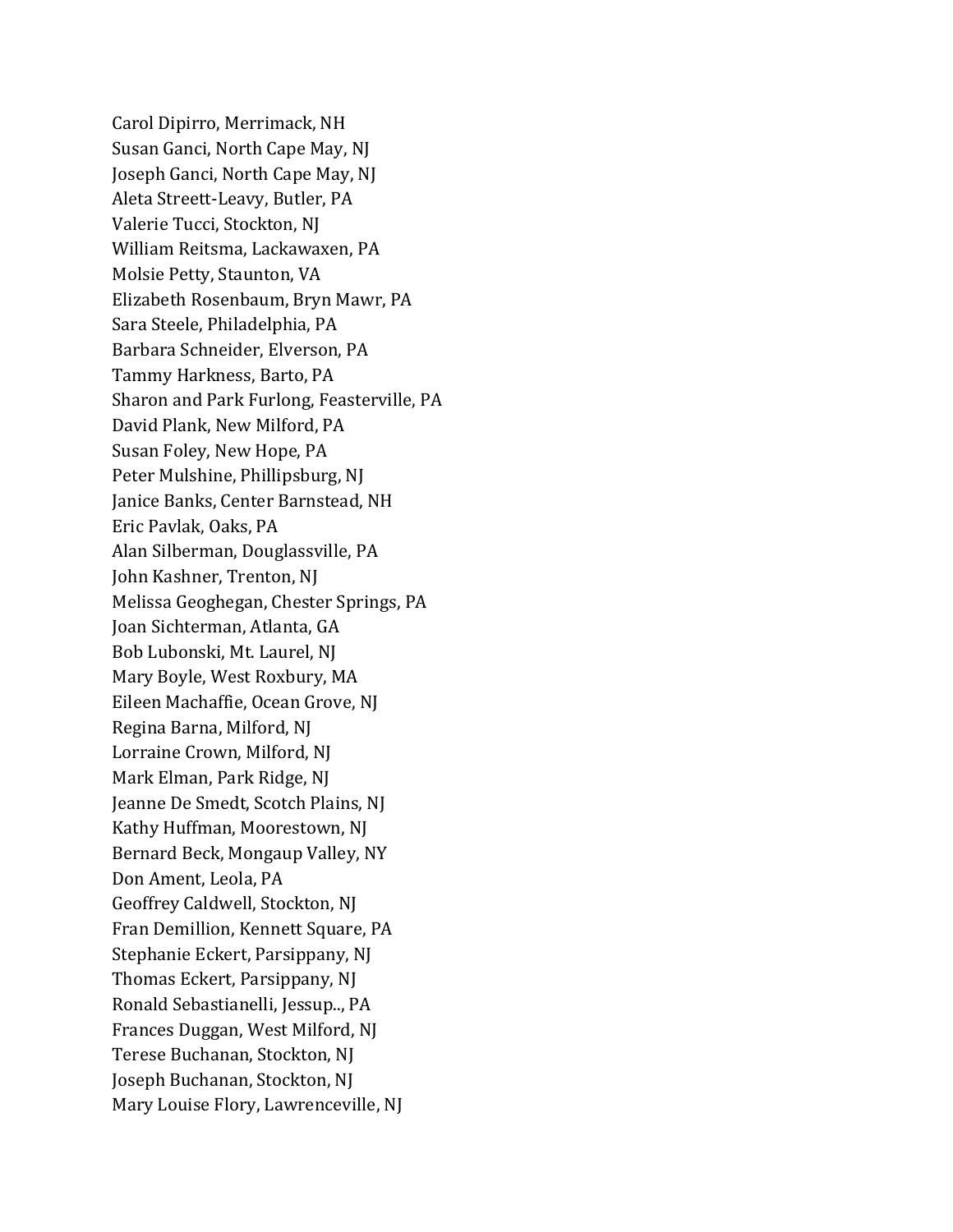Jonson Miller, Langhorne, PA Marion Menapace, Catawissa, PA Janine Nichols, Stockton, NJ Tim Seggerman, Stockton, NJ Karin Peklak, Stockton, NJ Amy Bruckner, Downingtown, PA Jan London, Narrowsburg, NY Kathy Chapman, Mason, NH Margaret Doherty, Philadelphia, PA Gabriella Lee, Wellesley, MA June Cattell, West Columbia, SC John Hahn, Shohola, PA Jessica Kurtz, New York, NY Erin Morelli, West Chester, PA Carla Kelly - Mackey, Stockton, NJ Jessani Gordon, Bloomsbury, NJ Lynn Hulme, Stockton, NJ Robert Hennessy, Doylestown, PA Craig Conn, PA Eileen Reed, Newtown, PA Marie Curtis, Oakhurst, NJ Maple Mary Ann Osterbrink, Durham, NC Curt Baker, Ocean City, NJ Tony Rice, Orwigsburg, PA Sophia Nekoranik, Yardley, PA George Billard, Eldred, NY Mark Pezzati, Andes, NY Clark Bjorke, Chestertown, MD Coreen Tossona, Collegeville, PA Viginia Newlin, West Chester, PA Barbara Phillips, Exton, PA S. Mooney, Newton, NJ Rosemary Frain, Holland, PA Susan Meacham, Milford, NJ James Schmidgall, Levittown, PA Emily J Fine, Coatesville, PA Stephanie A. Scherr, Fitzwilliam, NH Mark Harris, Horsham, PA Anne Hoban, Haddon Township, NJ Brenda Spingarn, Stockton, NJ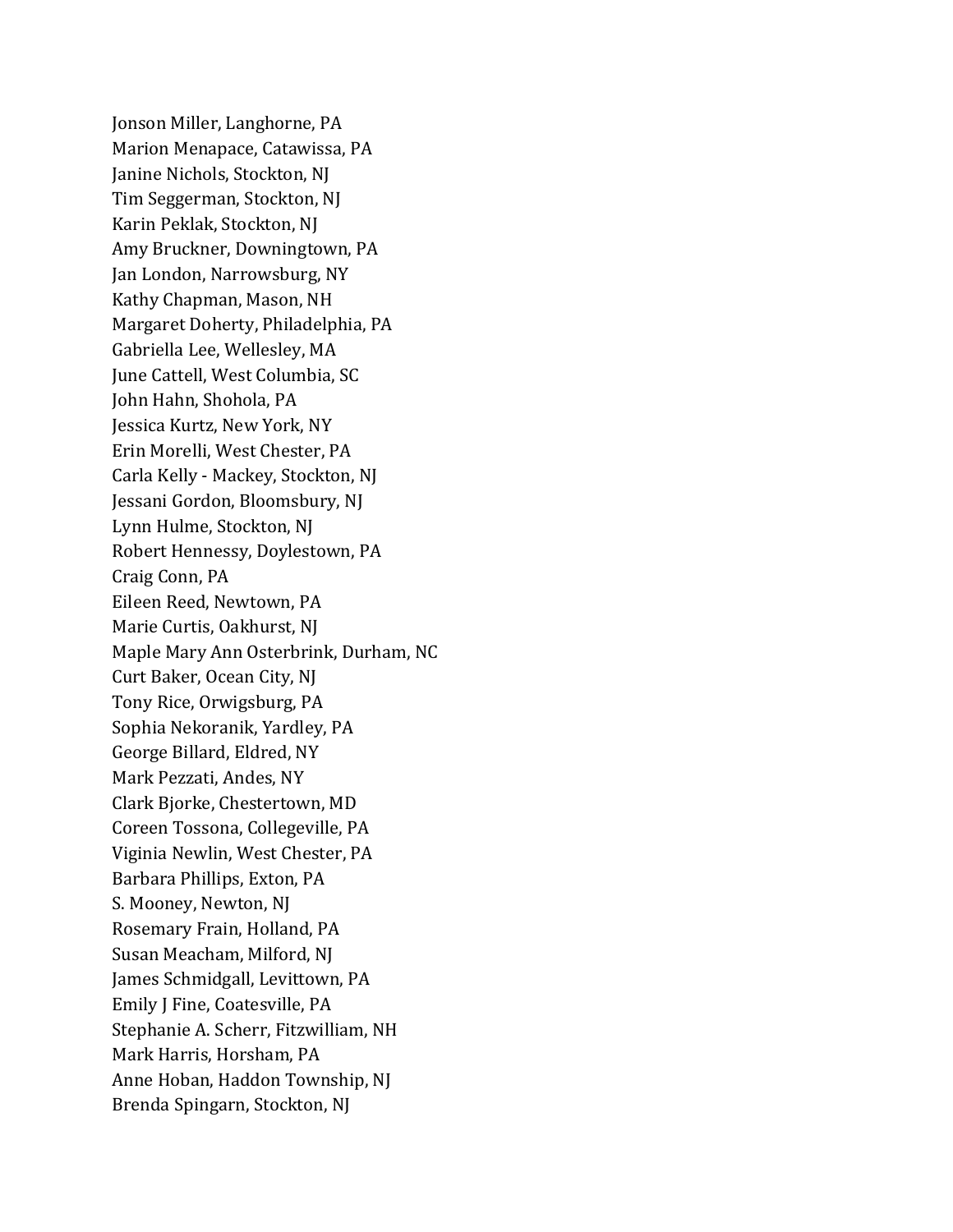Laura Burkhardt, Nanuet, NY Robert Monk, Philadelphia, PA Robert Lynch Kristy Kingan, Malvern, PA Margot Taylor, Kennett Square, PA Michael Heller, Media, PA Abbey Josselson, New York, NY Frank Puzzo, Little Ferry, NY Edith Griffin, Groton, MA Debbie Kline, Souderton, PA Jim Wilson, Placerville, CA Ava Gips, Deerfield, MA Thomas and Patricia Willis, Warminster, PA Wendy Cullivan, Weymouth, MA Robert Begley, Teaneck, NJ Paul Carluccio, Ringoes, NJ David Stemac, Addison, PA Trellan Smith, Oxford, NY Virginia McRae, Blairstown, NJ Laura Mirsky, Milford, NJ Ryan Dodson, Lancaster, PA Hank Schneider, Narrowsburg, NY Barbara Bell-Hawkey, Perkasie, PA Harry 'Skip' Edwards Jr., Telluride, CO Nina Yentzer, Cochranville, PA George Trovato, Dallas, PA Maureen Graham, Yardley, PA Elaine Ulman, Goshen, MA Amy Ashton, Bordentown, NJ Brad Yentzer, Ithaca, NY Kathy T, Hammonton, NJ Sarah Richardson, Leesburg, VA Kathleen Krouse, Summerville, PA Dennis Huyler, Columbus, NJ Jefferson Viutelli, Bethelehem, PA Mary Anne Cohen, Whippany, NJ John Nelson Jr., Plainfield, MA Paul Stillman, Perkasie, PA Barbara Newbaker, Stockton, NJ Lloyd Newbaker, Stockton, NJ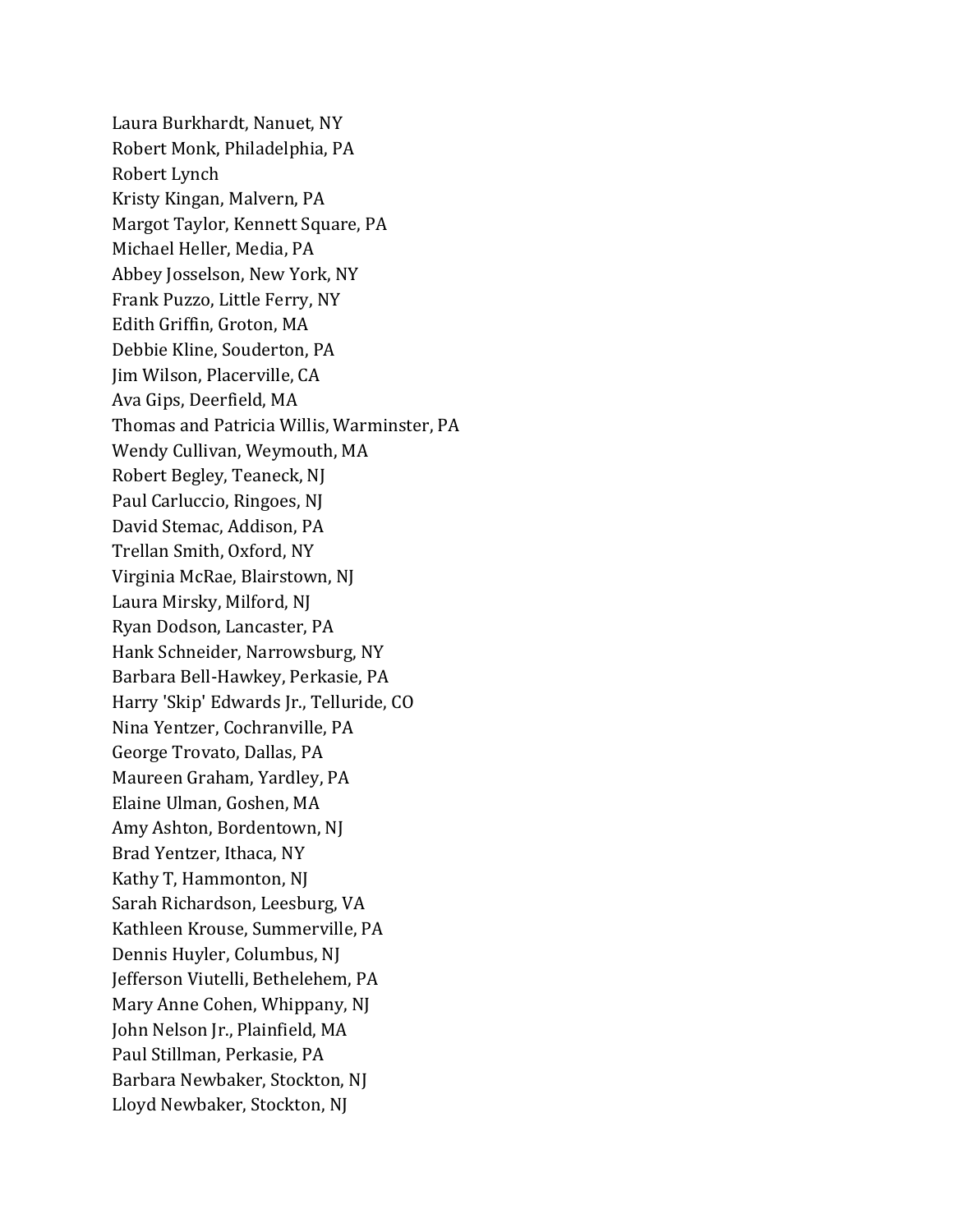Richard Van Aken, Holland, PA Martha Veselka, Bordentown, NJ Bettie Reina, Milmay, NJ Lynn Killian, Liberty, NY Michelle Dees, Palmerton, PA Curt Newton, Medford, MA Joshua Kauffman, Bryans Road, MD Barbara Sheinmel, New Hope, PA Helen Tai, New Hope, PA Johanna Koetters, Lebanon, NJ George Edwards, Glenmoore, Pa Krista Barzen-Hanson, Newfield, NY Elizabeth Yager, Christiansburg, VA Andrew Hinz, Baltimore, MD Jo McLaughlin, Ellicott City, MD Michael Heffler, Lambertville, NJ Catherine Strickler, Harrisonburg, VA Cathy Scott, Asheville, NC Nancy Wilson Pzula Gnibus Deanne Griswa, Milford, NJ Karina Wilkinson, Somerville, MA Cornelia Schubert Ernst Thälmann, Germany Deborah Kushner, Schuyler, VA Maury Johnson, Greenville, WV Amy Rosmarin, North Salem, NY Guillermina Seri, Rotterdam Junction, NY Orus Berkley, Talcott, WV O. Ashby Berkley, Talcott, WV Su Scherer, Saratoga, NY Heidi Dhivya Berthoud, Buckingham, VA Vincent Prudente, Philadelphia, PA Chad Oba Lisa Turcios, Annandale, VA Sheila Robichaud, Wilmington, MA Toni Jean, Troy, NY Fairfax Hutter, Lawrenceville, NJ Tamar Dick, Bethlehem, PA Margaret Quinn, Exton, PA Bonnie Furlong, Clifton Park, NY